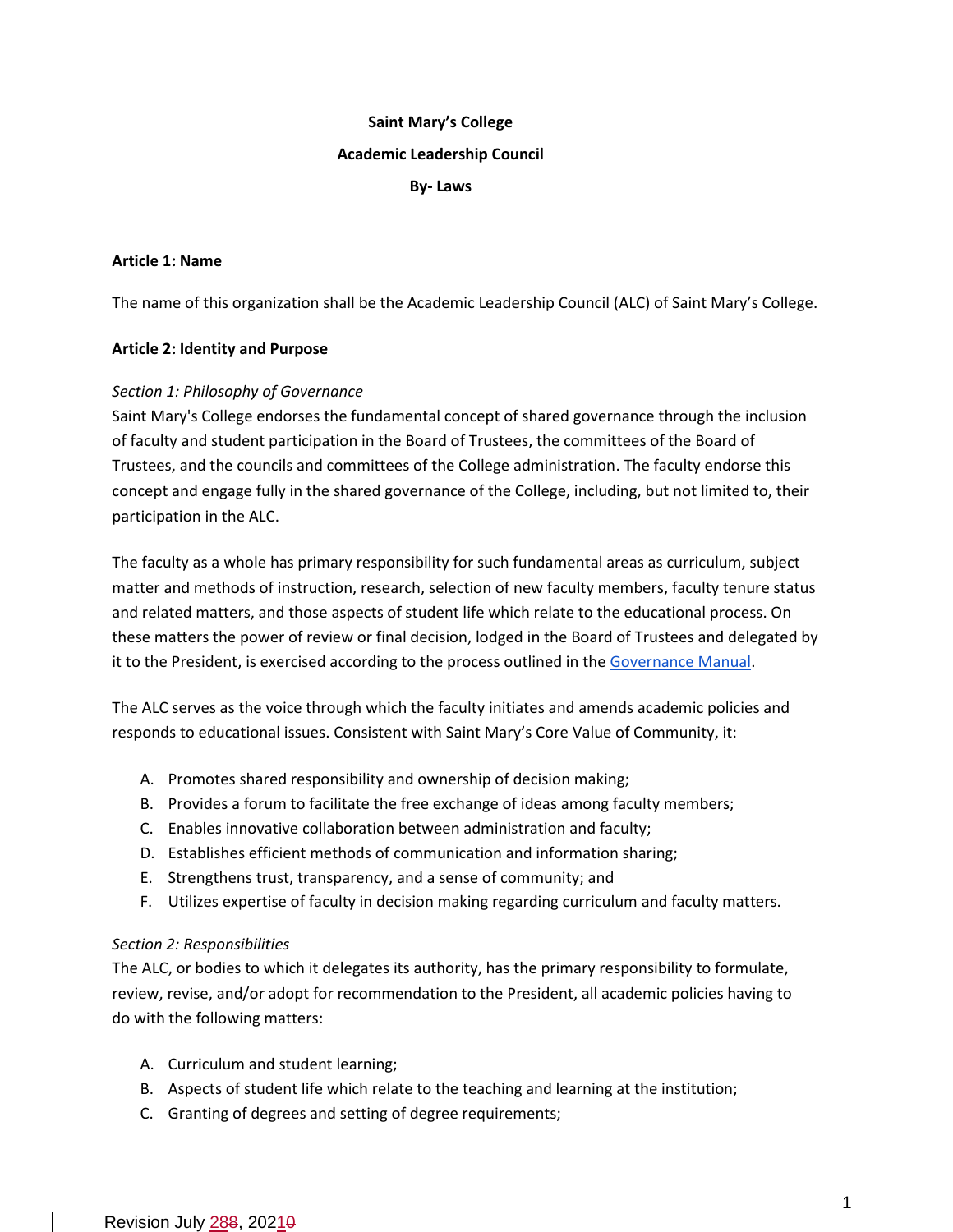- D. The facilitation of faculty development and ensuring equity and fairness in faculty promotion, tenure, and evaluation; and
- E. Shared governance.

## **Article 3**: **Membership**

## *Section 1: Faculty Roles and Positions*

For the purpose of the ALC, the full faculty body is defined as professional librarians and all teaching faculty, both full- and part-time, at the following ranks: adjunct faculty, faculty fellows, lecturers, senior lecturers, instructors, professional specialists, visiting faculty, tenured and tenuretrack faculty, and faculty emeriti/ae.

The ALC represents the full faculty body, and the full faculty body is welcome to attend regularly scheduled meetings of the ALC, speak at meetings of the ALC, and suggest agenda topics to their representative or to the Executive Committee. Members of the full faculty body at the rank of lecturer, senior lecturer, instructor, professional specialist, visiting faculty and tenured and tenuretrack faculty are eligible to vote for representatives to the ALC and members of the Executive Committee. Current adjunct faculty who have taught at least 9 credit hours in the past 12 months and faculty fellows and visiting faculty may request voting status from the ALC's administrative assistant, after which they will also be eligible to vote for the standing representatives and members of the Executive Committee. Teaching faculty who also have administrative duties must maintain a 50% teaching load on an annual basis to be eligible to vote for ALC representatives and members of the Executive Committee.

The ALC will consist of thirteen elected faculty members (ten representatives and three officers of the Executive Committee), in addition to administrative appointees and three student representatives. All faculty members who have voting rights are eligible to stand for election as a representative of the ALC; tenured and tenure-track teaching faculty and professional librarians are eligible to stand for election to the Executive Committee.

The elected faculty representatives, appointed administrative members, and student representatives will be eligible to vote on all motions brought before the ALC. If a voting member has a potential conflict of interest regarding a motion brought forward for a vote, the Executive Committee should be made aware of this conflict and may ask the voting member to recuse him- or herself from voting. The Executive Committee officers and the President are not eligible to vote; the one exception is defined in Article 4, Section 6, in which the Senior Vice-Chair may become eligible to vote.

#### *Section 2: Executive Committee*

The Executive Committee will be elected by voting-eligible members of the faculty body. Each member will serve a staggered three-year term, and will begin as the Junior Vice-Chair, transition to the Senior Vice-Chair in the second year and serve as the Chair in the third year. The election for the new Junior Vice-Chair will be conducted by the Committee on Committees by the end of March each year.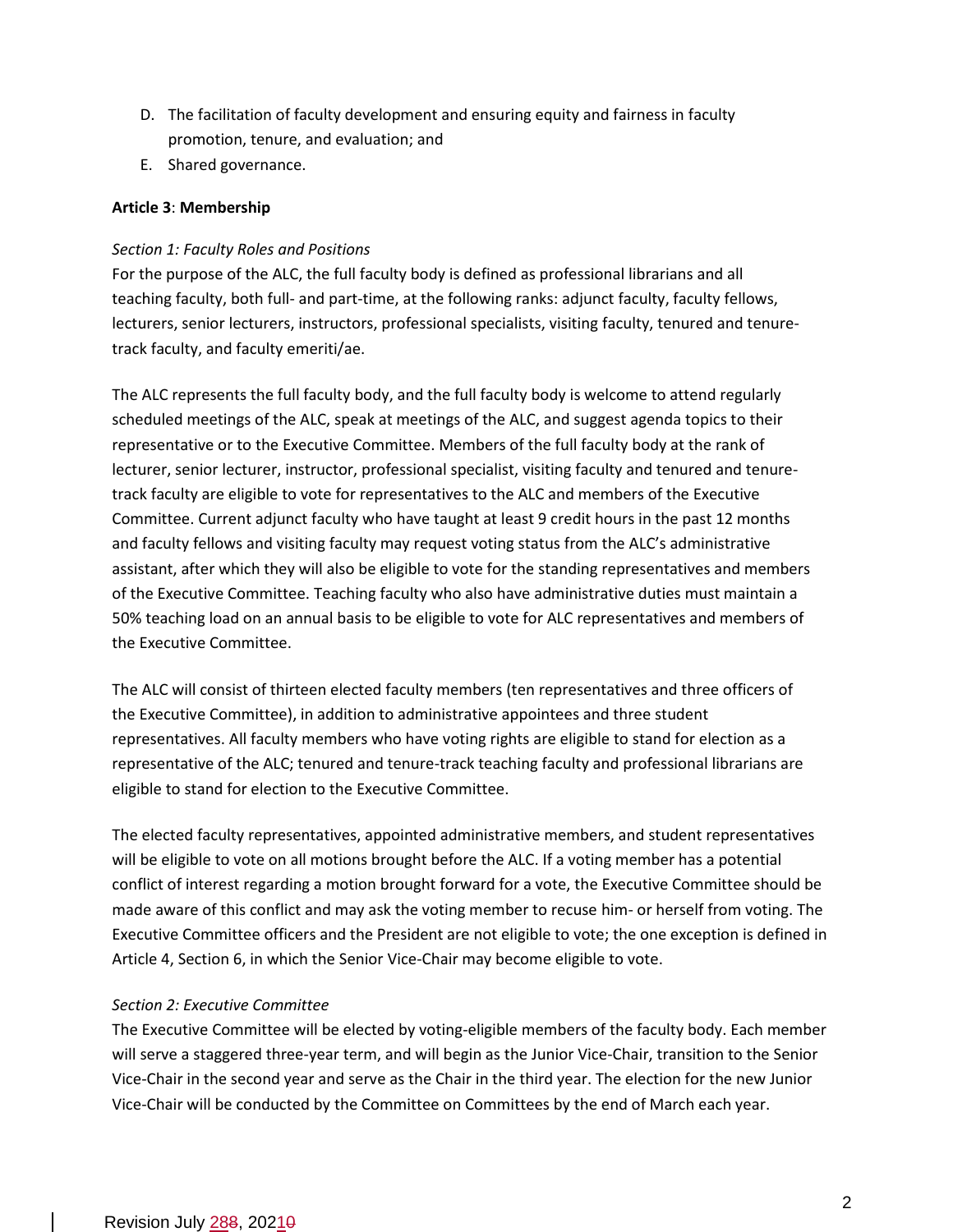#### *Responsibilities of the Executive Committee*

- A. As a team, the Executive Committee:
	- a. Regulates workflow of Council meetings;
	- b. Crafts the agenda for those meetings, in consultation with the President and/or the Provost;
	- c. Assigns tasks to standing committees and oversees ad-hoc committees, as needed;
	- d. Meets with the President and/or Provost regularly and as needed and is the body authorized to provide a faculty voice to the administration and to the trustees when time-sensitive issues, in exceptional circumstances, must be addressed outside of the standard decision-making structures;
	- e. Is invested with the power to call for and administer faculty-wide votes on a topic;
	- f. Decides whether or not voting members might have a conflict of interest that would require them to recuse themselves during a vote; and
	- g. Serves on Board Committees, as needed.
- B. Chair
	- a. Chairs meetings of the ALC;
	- b. Serves as a member of the President's cabinet, or other similarly designated body; and
	- c. Represents the faculty to outside constituencies.
- C. Senior Vice-Chair
	- a. Fulfills all duties of the Chair in his or her absence;
	- b. Determines frequency of and establishes agendas for area meetings, as needed. Area meetings comprise meetings of ALC representatives appointed to committees in the following three groupings: curriculum, faculty concerns, and institutional (specified in Article 10).
	- c. Serves as chair for all curriculum, faculty concerns, and institutional area meetings, or designates an appropriate substitute chair; and
	- d. Assists the Chair, as needed.
- D. Junior Vice-Chair
	- a. Circulates the agenda at least one week in advance of meetings;
	- b. Oversees the administrative assistant's collection and dissemination of meeting minutes;
	- c. Serves as liaison to the Governance Manual Committee; and
	- d. Serves as the Parliamentarian for the ALC.

#### *Section 3: Faculty representatives*

Ten faculty representatives will be elected to staggered 3-year terms, to be distributed as follows:

- A. Six At-Large representatives
- B. Two representatives for Non-Tenure Track / Part-Time faculty
- C. One representative for Pre-Tenure faculty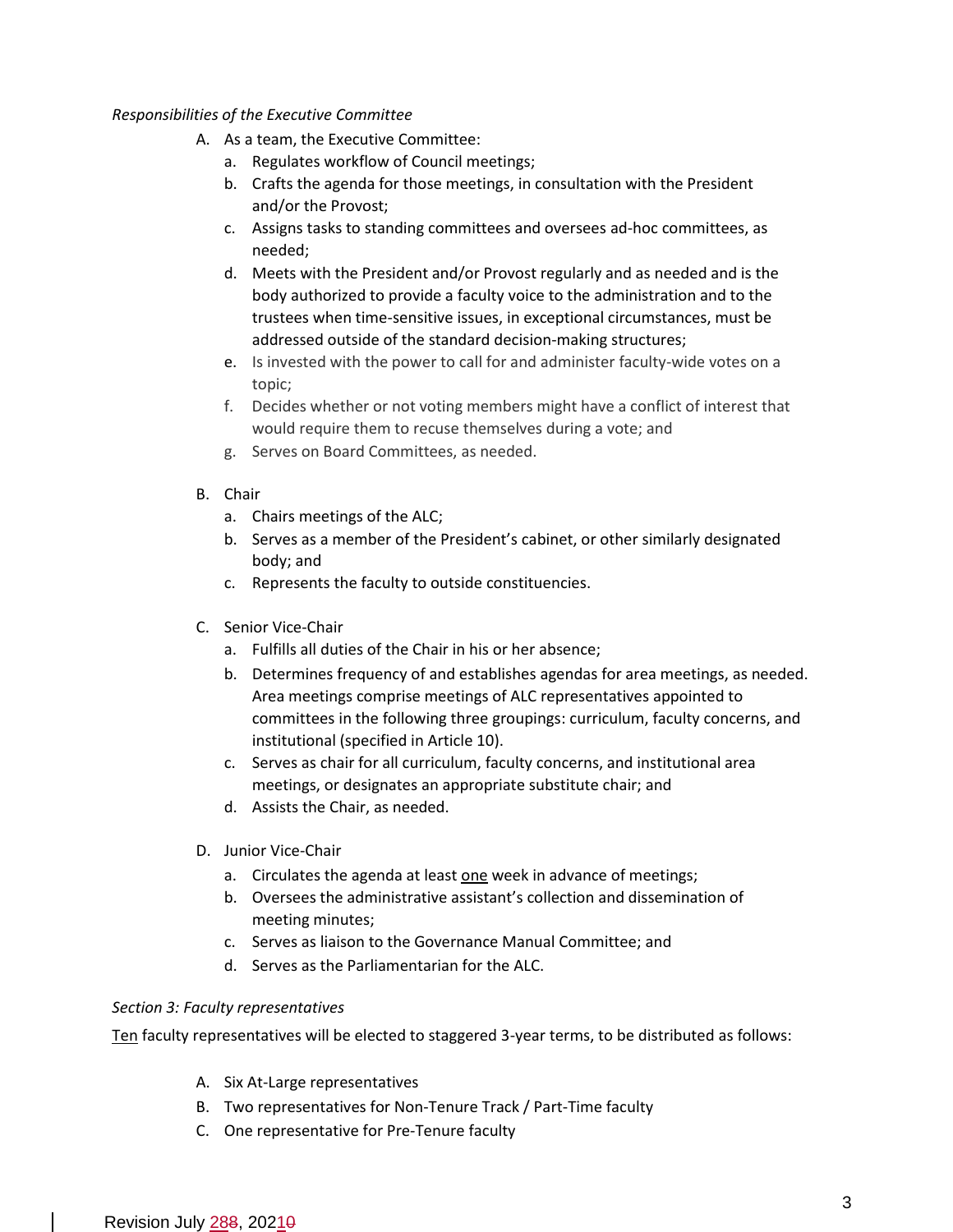# D. One representative for faculty teaching in a Saint Mary's College graduate program

| <b>Year Rotation</b> | <b>March Election</b>                                               | <b>August Election</b>                            |
|----------------------|---------------------------------------------------------------------|---------------------------------------------------|
|                      | 2 At-Large representatives                                          | 1 Non-Tenure Track / Part-<br>Time representative |
|                      | 2 At-Large representatives                                          | 1 Non-Tenure Track / Part-<br>Time representative |
| lЗ                   | 2 At-Large representatives                                          |                                                   |
|                      | 1 Pre-Tenure representative                                         |                                                   |
|                      | 1 Representative for faculty<br>teaching in the graduate<br>program |                                                   |

Elections for representatives will be conducted by the Committee on Committees as follows:

At-large representatives will be faculty members who are eligible to vote as defined in Article 3, Section 1 and elected by all voting-eligible faculty. Non-Tenure Track / Part-Time representatives, Pre-Tenure representatives, and representatives for faculty teaching in the graduate programs will be voted upon by voting-eligible faculty members of those particular constituencies.

The Committee on Committees is tasked with ensuring that there is balanced disciplinary representation among the representatives serving on the ALC and that the nominees for the representative for faculty teaching in graduate programs themselves teach in a graduate program. Nominees for all representative positions are expected to compose a brief statement expressing their interest in serving on the ALC which will be distributed at least two weeks in advance of the election.

The Committee on Committees will also ensure that, when Pre-Tenure and Non-Tenure Track / Part-Time faculty representatives are up for elections, those constituencies are specifically encouraged to vote. The nominees for Pre-Tenure and Non-Tenure Track / Part-Time representatives would ideally be members of these respective groups to ensure authentic representation, but are not required to be so. It is expected that, in addition to their other duties, the representative for Pre-Tenure and Non-Tenure Track / Part-Time faculty will establish open channels of communication with the respective constituencies and advocate on their behalf.

# *Responsibilities of Faculty Representatives*

- A. Each representative will be expected to:
	- a. Attend all general and special sessions of the ALC;
		- i. Failure or inability to attend more than half of general and special sessions may result in removal from the ALC, upon the recommendation of the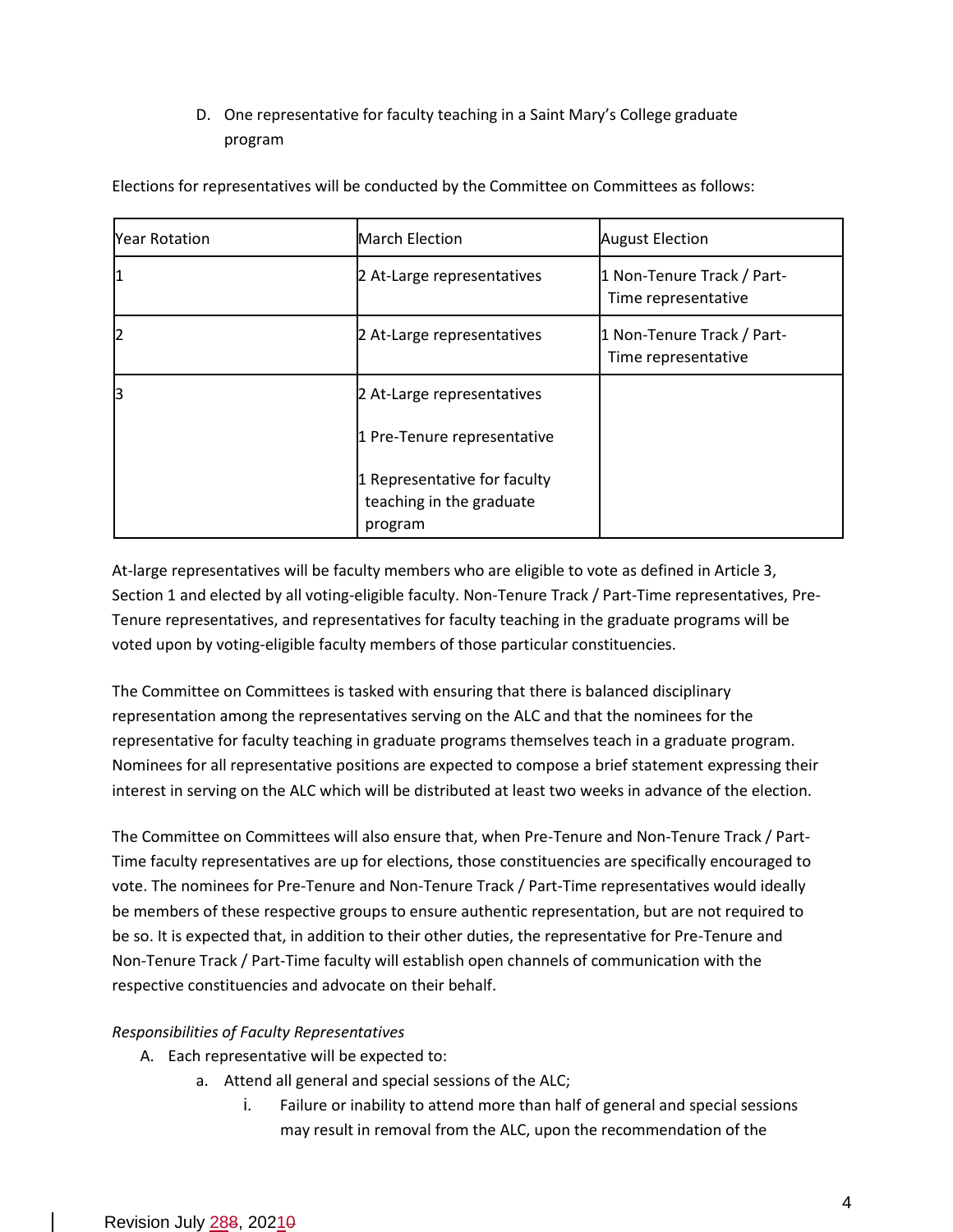Executive Committee and majority approval of the ALC. Special elections for a replacement will be held as soon as possible.

- b. Welcome comments and solicit and receive feedback from the broader faculty body regarding matters pertinent to the ALC's charges;
- c. Serve as a member of a committee of the ALC, to be determined by interest, consensus, and need after one is first elected to the ALC;
	- i. The Executive Committee will have the final say on the committee assignments of representatives.
	- ii. The representative is expected to attend all meetings of one's assigned committee regularly.
- d. Provide regular reports to the ALC regarding the ongoing business of one's assigned committee;
- e. Serve on Board committees, as assigned; and
- f. Attend designated area meetings when they are called by the Senior Vice-Chair of the Executive Committee.

# *Section 4: Administrative Appointees*

In addition to the President and Provost, the Dean of Academic Student Services and the Associate Provost and Dean of Faculty shall serve on the ALC. Except for the President, these appointees will be voting members of the ALC. The President may appoint additional *ex-officio* members to the ALC at his or her discretion.

#### *Section 5: Student Representatives*

The student representatives comprise the Student Government Association Vice President, a student elected among the student representatives on the Student Affairs Council, and a member of the Graduate Student Association. All student representatives are voting members.

#### **Article 4: Meeting and Voting Procedures**

*Section 1:* The agendas for the ALC shall be set by the Chair of the Executive Committee with the consultation of the Executive Committee and the President or the Provost. The Chair of the Executive Committee leads meetings.

*Section 2:* The ALC, in its entirety, will have open general meetings, defined as a meeting of the entire ALC membership, at least once every month during the academic year. If the Provost and Chair of the Executive Committee deem it necessary, special meetings of the ALC may be called to address timesensitive issues.

*Section 3*: All faculty members will have access to the agendas and minutes of the ALC at least one week before general meetings of the ALC. The minutes of all special meetings must be made accessible in a timely manner.

*Section 4*: All faculty members may attend and be recognized to speak on an equal basis with representatives in general meetings of the ALC. On rare occasions, and upon the request of a majority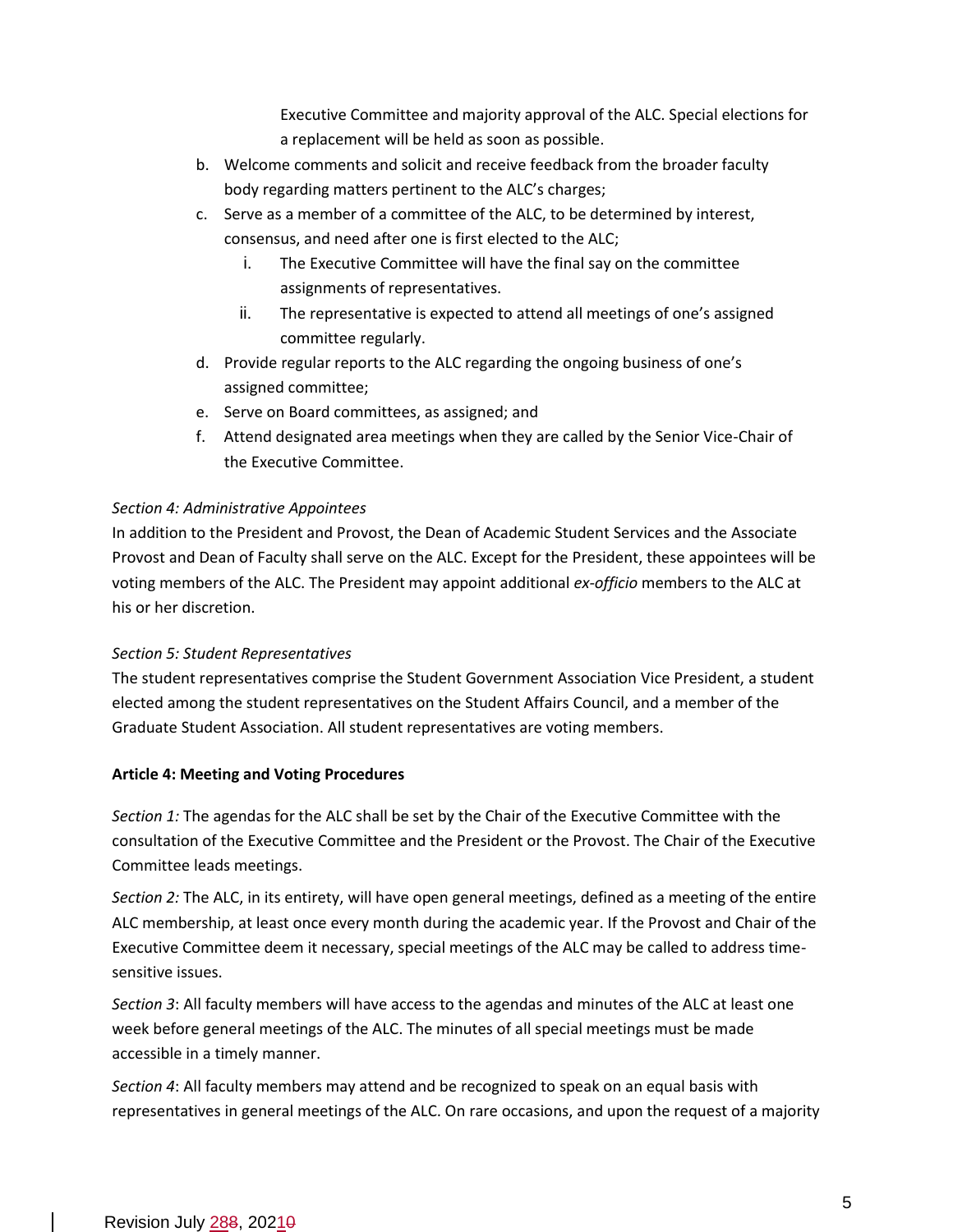of voting members of the ALC, before or during a general meeting, the ALC will enter into a closeddoor, deliberative session with only elected representatives and appointed administrative members present and participating.

*Section 5*: Except in exceptional circumstances (defined in Section 7 below), only voting members of the ALC may introduce motions, call for other formal action, or vote on issues brought before that body.

*Section 6*: In the unlikely event that votes are evenly divided on a motion, the ALC voting members must decide on whether or not to postpone the motion until a future meeting. A 2/3rds affirmative vote of those present is required to postpone the motion; if that threshold is not met, then the motion will be re-voted upon and the Senior Vice Chair becomes eligible to cast the tie-breaking vote.

*Section 7*: Exceptional circumstances that might circumvent the standard procedures for bringing a motion to the ALC or voting on those motions are:

- A. If members of the faculty body desire to hold a faculty-wide vote (comprising all voting-eligible faculty members, as defined in Article 3, Section 1), and if the Executive Committee is unwilling to support that vote, forty percent of voting-eligible faculty members must signal their support in writing for holding a faculty-wide vote. Once this threshold is met, the faculty-wide vote must be administered by the Executive Committee and take place within 4 weeks.
- B. If representatives of the ALC desire to hold a faculty-wide vote on an issue affecting the entire faculty body, and if the Executive Committee is unwilling to support that vote, 2/3rds of the voting members of the ALC must support this motion.

A sixty percent affirmative vote of all voting-eligible faculty is required for passage of such a motion. *Section 8*: All motions generally shall be voted upon in the same session in which they are brought forward. To postpone or table a vote on a motion, the body will follow the procedures outlined in Robert's Rules of Order (Section 14).

*Section 9*: Meetings of the full faculty body, organized by the Executive Committee, should be held at least twice per academic year. Meetings should provide updates regarding the recent and upcoming issues that the ALC has been / will be discussing, and the first of these meetings should also introduce representatives to the faculty body. Normally participation at these meetings is limited to faculty only, unless the Executive Committee decides otherwise.

*Section 10*: To encourage collaboration and information sharing between representatives who sit on related committees (those with an area focus on curricular, faculty, or institutional matters, respectively), area meetings of ALC representatives will take place on a regular basis. The ALC Executive Committee will determine both the frequency of such meetings and whether they are open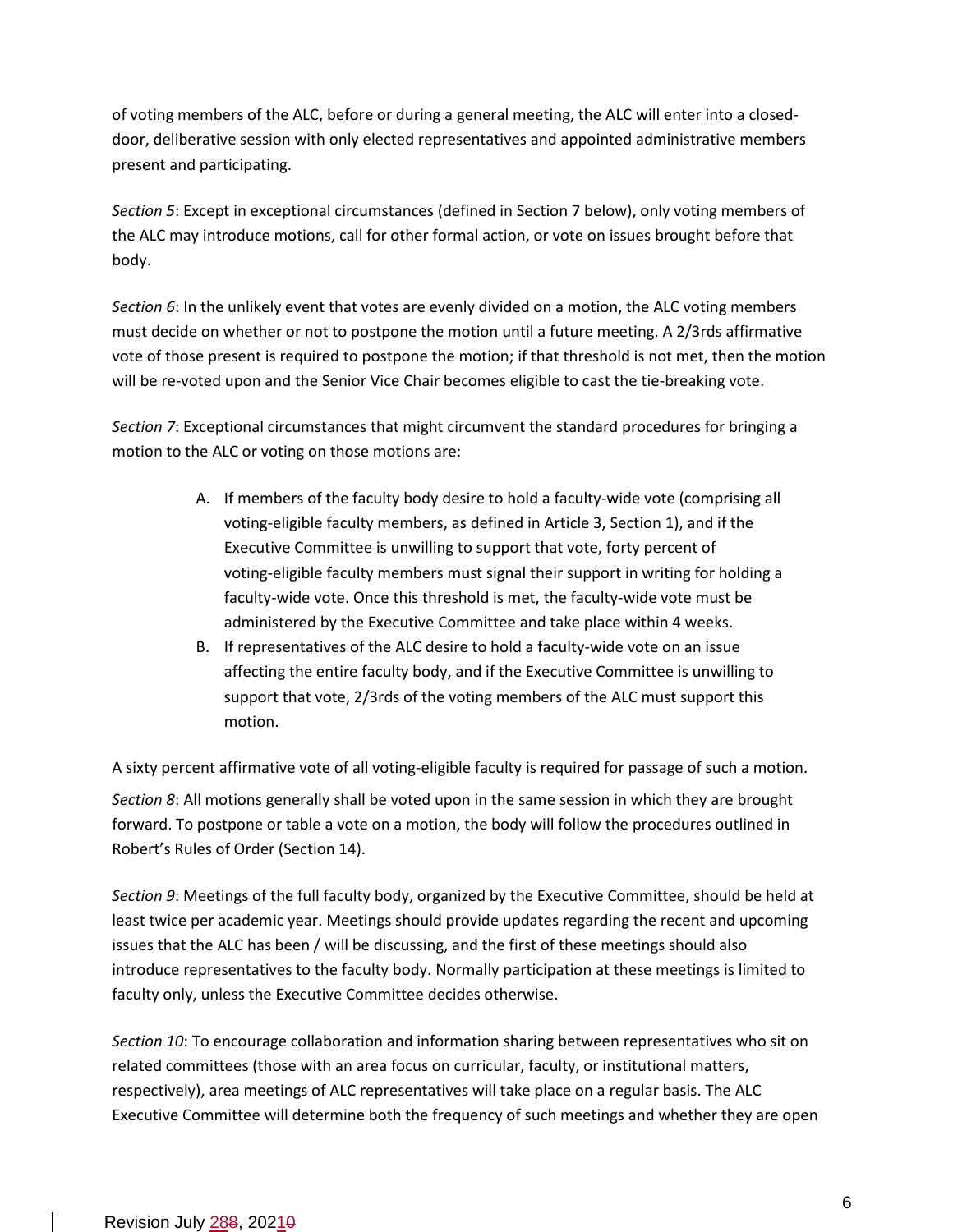to the faculty at large; the Senior Vice Chair of the ALC, or his or her designee, will chair all area meetings.

#### **Article 5: Procedural Rules for Meeting**

The ALC shall have the authority to establish its own rules and procedures and to implement the general principles established in the bylaws. Where no rules are specified, the ALC will adhere to standard parliamentary procedure as outlined in the most current edition of *Robert's Rules of Order*. The Junior Vice-Chair, as Parliamentarian, has the responsibility and authority to assure that proper procedures are followed and to rule on any challenges on procedural grounds.

## **Article 6: Quorum**

A quorum at any regular or special meeting of the ALC will consist of two-thirds of the voting members of the ALC.

# **Article 7: Ratification of Bylaws**

These bylaws shall become effective with ratification by an affirmative vote of sixty percent of the entire membership of the Faculty Assembly through a paper or electronic ballot, consistent with the procedures outlined in the Constitution of the Faculty Assembly, Article 11, and approval by the President and the Board of Trustees.

#### **Article 8: Amendment of the Bylaws**

Amendments to these bylaws must first be approved by the ALC upon the motion of any representative. For substantive alteration to Articles 1-8, changes must be approved by a quorum of the voting members of the ALC and by sixty percent of all voting-eligible faculty members through a paper or electronic ballot. For substantive alteration to the remaining

Articles, changes must be approved by a quorum of the voting members of the ALC. Non-substantive alterations are those which do not alter policy but instead involve an updating of terminology.

# **Article 9: ALC Committee Procedures**

*Section 1*: All committees are expected to meet as needed, as determined by the committee chair.

*Section 2*: Committee terms will normally be three years, staggered, unless otherwise specified.

*Section 3*: The chairperson of each committee shall be selected by consensus of committee members at the beginning of the academic year, unless otherwise stated in the committee charges. The ALC representative is not eligible to serve as Chair.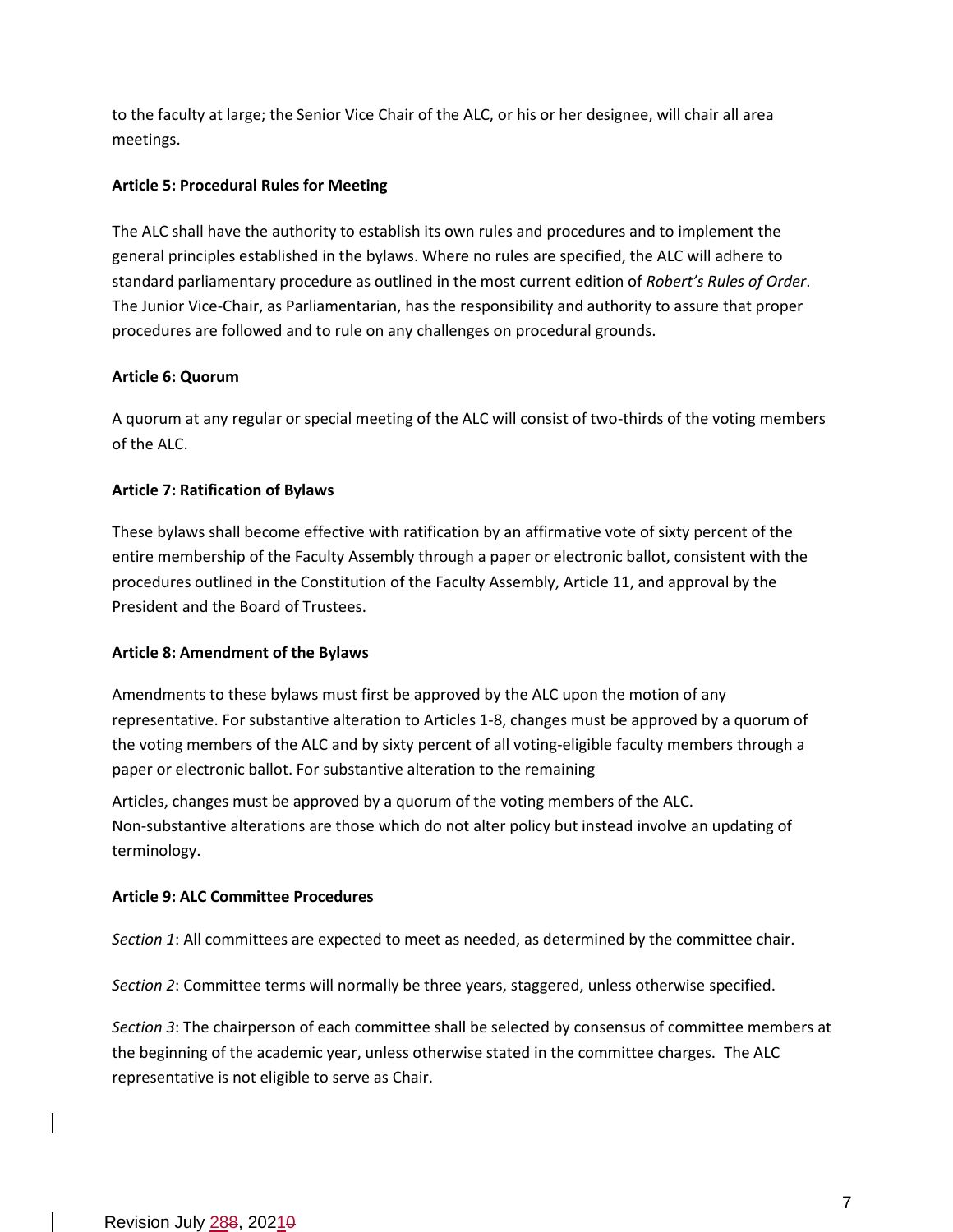*Duties of the chairperson:*

- A. Convene meetings;
- B. Facilitate the identification of issues and concerns pertinent to their committee's charges;
- C. Set meeting agenda;
- D. Oversees distribution of committee minutes to the faculty; and
- E. Collaborate with the ALC representative to ensure effective mechanisms of communication are established between the committee and the ALC, related area committees, and the faculty.

*Section 4*: The ALC representative shall serve as a voting member of the committee of the ALC to which they are assigned.

*Section 5*: Each committee shall report regularly to the ALC, and the ALC representative shall be responsible for forwarding written motions from the committee to the full ALC for approval.

*Section 6*: Each committee shall keep minutes of their meetings and make these available to the faculty at large.

## **Article 10: Standing ALC Committees**

## *Area: Curricular Committees*

- **1. Academic Standards Committee**
	- A. **MEMBERSHIP** The Academic Standards Committee consists of:
		- a. The Dean for Student Academic Services, who serves as Chair;
		- b. The Vice President for Enrollment Management (or designee) and the Vice President for Student Affairs (or designee)
		- c. Four elected faculty members; one each from 1. Division of Arts and Humanities 2. Divisions of Interdisciplinary Studies; Performing Arts and Communication Studies; Library 3. Divisions of Nursing Science, Social Work, and Gerontology, Business and Economics 4. Divisions of Science, Technology, Engineering, and Mathematics; Applied Social Sciences;
		- d. ALC representative;
		- e. Two students selected according to the procedures outlined in the *Student Government Association Constitution*. Meetings, or parts of meetings, which relate to specific students are not open to student members; and
		- f. The Director of Academic Advising and Registrar and a Senior Adviser appointed by the Dean for Student Academic Services serve as *ex officio*, non-voting members.
	- B. **RESPONSIBILITY** The Academic Standards Committee:
		- a. Reviews and develops the criteria for acceptable and unacceptable student scholarship;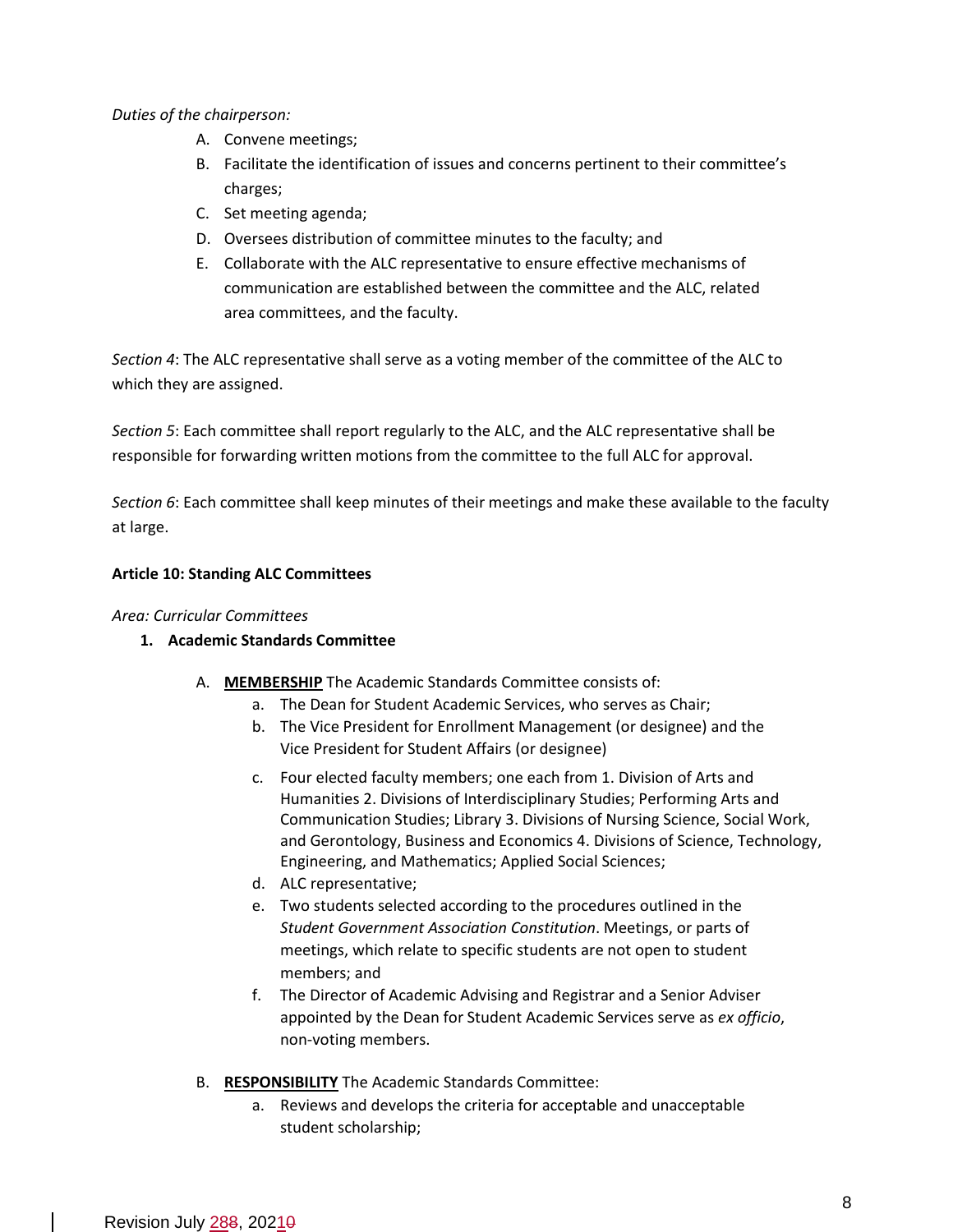- b. Reviews and develops policy for students' continuation in College; submits any recommendations to the ALC for approval;
- c. Provides the mechanism for hearing cases of alleged violation of academic honesty policy through the creation of the Academic Hearing Board and the Academic Appellate Board;
- d. Advises the appropriate academic officers on the individual student's continuation in College;
- e. Studies and develops revisions of the academic policies of the College; submits any recommendations to the ALC for approval;
- f. Ensures that the regulations in relevant sections of the *Bulletin* and other College manuals conform to the College policy;
- g. Determines the student recipients of College-wide-academic honors and awards; and
- h. Selects the recipient of the Saint Catherine Medal.
- C. **PROCEDURES** To hear cases involving alleged violations of academic honesty policy not resolved at a lower level, the Chair of the Committee is empowered to appoint representatives from the Committee to two separate boards. The first, the Academic Hearing Board, is composed of one faculty member, one student, and one academic administrator. This board serves as the first stage in a formal hearing process; it is to negotiate a resolution or make a judgment and recommendation relative to the case. The second board, the Academic Appellate Board, is composed of three committee representatives (one faculty, one student, one academic administrator). This Board hears appeals or recommendations made by the Academic Hearing Board.

#### **2. Committee on Academic Effectiveness**

- A. **MEMBERSHIP** The Committee on Academic Effectiveness consists of:
	- a. Associate Provost and Dean of Faculty or designee;
	- b. Three elected faculty representatives, one each from:
		- i. Divisions of Science, Technology, Engineering, and Mathematics; Applied Social Sciences.
		- ii. Divisions of Arts and Humanities; Performing Arts and Communication Studies; Library.
		- iii. Divisions of Interdisciplinary Studies; Nursing Science, Social Work and Gerontology; Business and Economics.
	- c. The ALC representative; and
	- d. *Ex officio*, non-voting members: Director of Institutional Research and Assessment, a representative from the Curriculum Committee, and other/s appointed by the Provost.
- B. **RESPONSIBILITY** The Committee on Academic Effectiveness:
	- a. Conducts programmatic assessment of curriculum related to Academic majors and minors consistent with HLC guidelines and for the purpose of assuring academic excellence of all programs at the undergraduate and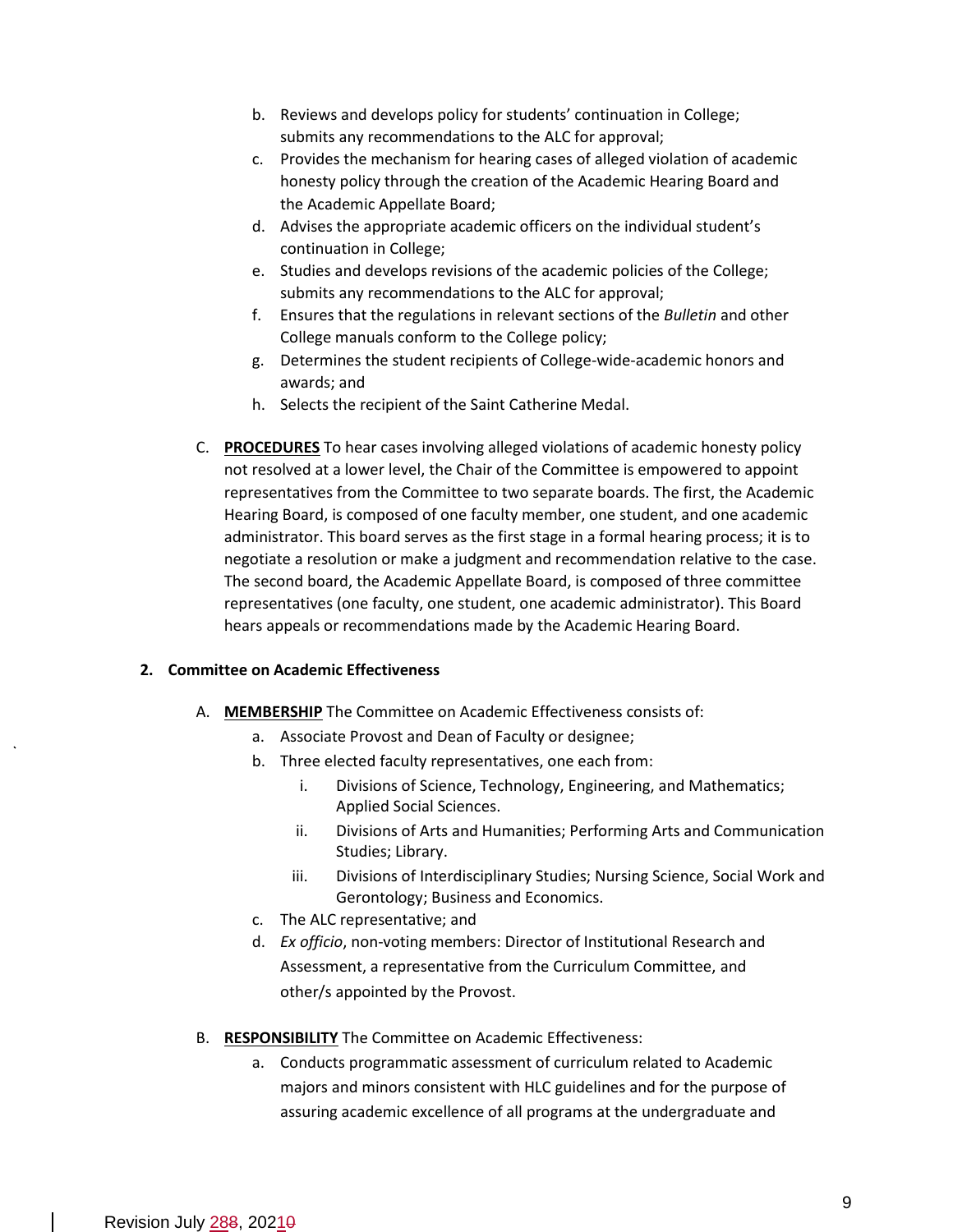graduate levels;

- b. Fosters College-wide discussion of assessment of student learning achievement;
- c. Serves as an advisory committee regarding policies related to assessment;
- d. Collaborates with the Office of Institutional Research and Assessment and other relevant committees on assessment projects, including those related to the accreditation; and
- e. Reviews the College's curricular programs in accordance with the guidelines and procedures of the Quality Assurance Process on a periodic basis.

#### **3. Curriculum Committee**

- A. **MEMBERSHIP** The Curriculum Committee consists of:
	- a. Associate Provost and Dean of Faculty or designee
	- b. Six elected faculty representing each of the divisions;
	- c. ALC representative;
	- d. Two student members are chosen according to the procedures outlined in the *Student Government Association Constitution*; and
	- e. The Dean of Student Academic Services or designee serves as an *ex officio*, non-voting member.

#### B. **RESPONSIBILITY** The Curriculum Committee:

- a. Reviews and recommends to the ALC:
	- i. the addition or elimination of academic programs, degrees, and majors;
	- ii. proposed changes in the number, kind, or distribution of requirements in Major Programs;
	- iii. the general guidelines for Minor Programs;
	- iv. the addition of minors and the changes within minors which meet the general guidelines for Minor Programs.
- b. Certify courses, sections, or non-course experiences that meet the relevant Sophia Program Learning Outcomes;
- c. Reviews and approves proposals for new courses;
- d. Reviews and approves proposed changes in course offerings which affect the degree requirements of more than one department or the core curriculum of the College;
- e. Designates two members to serve on the Online Academic Excellence Subcommittee; and
- f. Ensures that the *Bulletin* and other relevant College manuals conform to College Policy.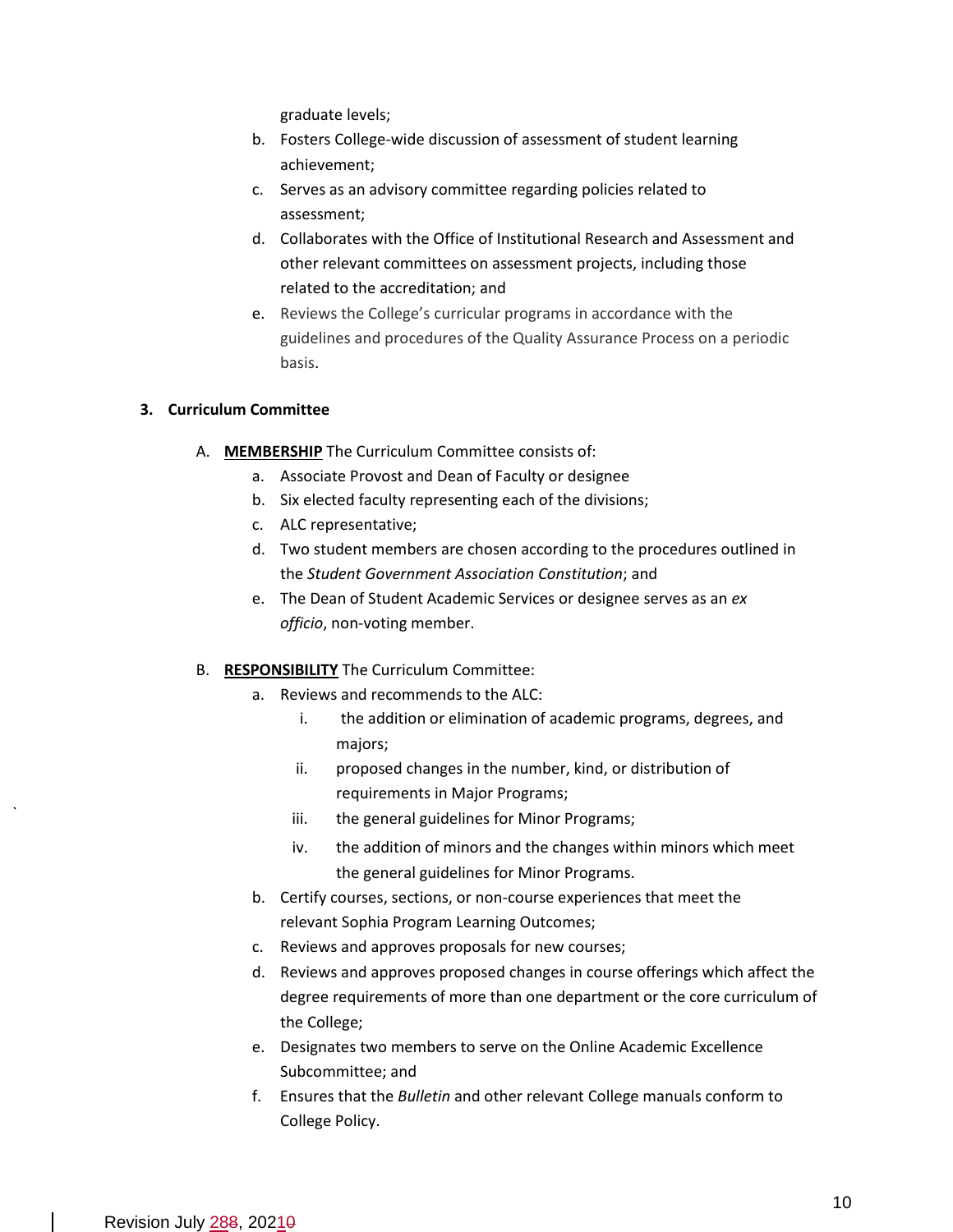#### <sup>1</sup> **4. Graduate Program Committee**

- A. **MEMBERSHIP** The Graduate Program Committee consists of:
	- a. One faculty member from each graduate program proposed and /or offered by Saint Mary's College;
	- b. One member from the Graduate Student Association (when established);
	- c. ALC representative for faculty teaching in graduate programs;
	- d. One Library faculty; and
	- e. *Ex Officio* Non-Voting Members:
		- i. Provost's designee in charge of graduate programs, serves as chair of the committee and votes to break ties
		- ii. Director of Academic Advising and Registrar
		- iii. Assistant Registrar
		- iv. Director of Instructional Technology and Director of Distance Education
		- v. Director of Graduate Admissions
		- vi. Director of Financial Aid
- B. **RESPONSIBILITY** The Graduate Program Committee:
	- a. Reviews and recommends to the ALC
		- i. new graduate degree programs, graduate certificate programs, and changes to graduate programs;
		- ii. policies regarding the delivery of a graduate program of study.
	- b. Reviews and approves proposed new graduate courses;
	- c. Designates two members to serve on the Online Academic Excellence Subcommittee; and
	- d. Hears appeals and other relevant requests.

#### **5. Sophia Oversight Committee**

- A. **MEMBERSHIP** The Sophia Oversight Committee consists of:
	- a. Three elected faculty representatives, one each from:
		- i. Divisions of Science, Technology, Engineering, and Mathematics; Applied Social Sciences
		- ii. Divisions of Arts and Humanities; Performing Arts and Communication Studies; Library
		- iii. Divisions of Interdisciplinary Studies; Nursing Science; Social Work and Gerontology; Business and Economics
	- b. ALC representative
	- c. The following *ex officion* non-voting members:
		- i. the Student Sophia Program Commissioner
		- ii. the Associate Provost and Dean of Faculty or designee
		- iii. the Dean of Student Academic Services
		- iv. a member of the Curriculum Committee
- B. **RESPONSIBILITY** The Sophia Program Oversight Committee: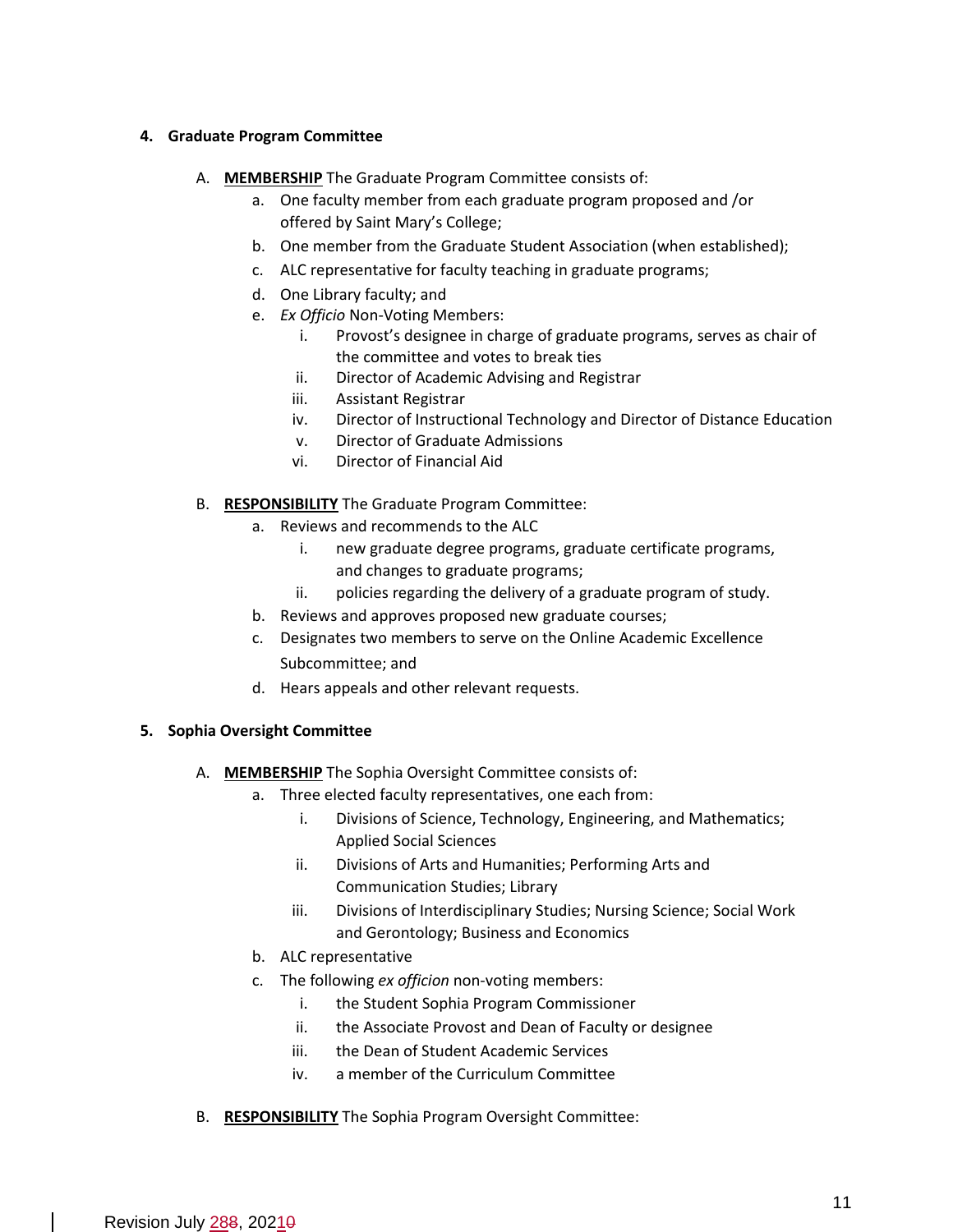- a. Implements an Assessment Plan for the Sophia Program;
- b. Regularly reviews the health, effectiveness, and sustainability of the Sophia Program; and
- c. Recommends changes in the Sophia Program learning outcomes and program structure to the ALC.

#### *Area: Faculty Committees*

- **6. Faculty Affairs, Inclusion and Retention (FAIR):**
	- A. **MEMBERSHIP** The FAIR Committee consists of:
		- a. Four elected faculty reps, one each from:
			- i. Division of Arts and Humanities
			- ii. Divisions of Interdisciplinary Studies; Performing Arts and Communication Studies; Library
			- iii. Divisions of Nursing Science, Social Work, and Gerontology, Business and Economics
			- iv. Divisions of Science, Technology, Engineering, and Mathematics; Applied Social Sciences
		- b. Executive Director of Inclusion and Equity; and
		- c. The ALC representative.
	- B. **RESPONSIBILITY** The FAIR Committee:
		- a. Considers and makes recommendations regarding policies and programs related to issues including, but not limited to: faculty diversity, inclusion, and equity; faculty hiring and retention; faculty morale; faculty mentoring; and procedures and criteria for determining faculty promotion, tenure and evaluation;
		- b. Monitors and evaluates the effectiveness of teaching evaluations and makes recommendations to the Provost or other relevant parties;
		- c. Facilitates mentoring programs, including, but not limited to: New Faculty, Pre-Tenure Faculty, and Faculty of Color Mentoring;
		- d. Organizes New Faculty Orientation;
		- e. Develops program and policies to promote faculty morale and retention and to promote diversity, inclusion, and equity in faculty;
		- f. Addresses other issues charged to it by the ALC; and
		- g. Designates one faculty committee member to serve on the PCIMD (President's Council of Inclusion and Multicultural Diversity).

#### **7. Faculty Compensation and Budget Priorities**

- A. **MEMBERSHIP** The Faculty Compensation and Budget Priorities Committee consists of:
	- a. three voting faculty members, one to be elected from each of the following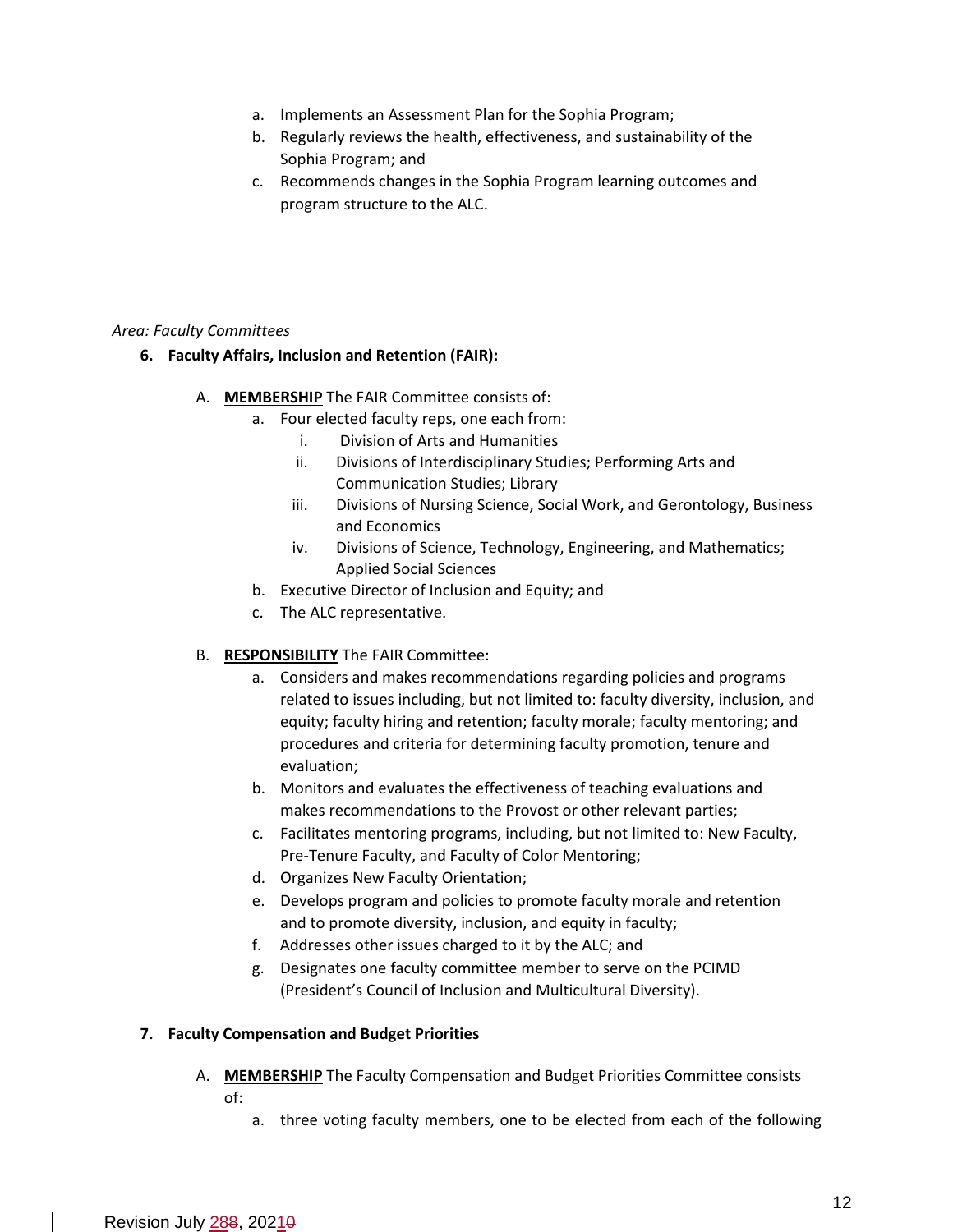ranks: Professor, Associate Professor (or tenured librarian), and Assistant Professor (or untenured librarian); and the ALC representative (one of the Non-Tenure Track / Part-Time Representatives).

- B. **RESPONSIBILITY** The Faculty Compensation and Budget Priorities Committee:
	- a. Represents the faculty in all formal discussions concerning faculty compensation;
	- b. Prepares a report on the economic status of the faculty;
	- c. Makes annual recommendations for faculty compensation;
	- d. Designates two members to serve as faculty representatives on the Board Financial Stewardship Committee;
	- e. Designates two of its members to serve on the President's Budget Priorities Committee or similarly designated body;
	- f. Reviews Budget Priorities through its representatives on the Budget Priorities Committee, once created; and
	- g. Consults with administrative officers when major changes in personnel policies are being considered to ensure that the interests of the faculty members are represented.

#### **C. SALARY PROCEDURES AND POLICIES**

a. GENERAL PROCEDURES: To assist the Administration in formulating its salary budget proposal, the Faculty Compensation and Budget Priorities Committee prepares a detailed report on the economic status of the faculty of all ranks and professional librarians. This report normally includes data reflecting the general pattern of the economic status of the profession, the relationship of the Saint Mary's faculty to the profession, and special economic consideration. The report concludes with a set of specific recommendations to the Administration. This report is presented to the faculty and ALC for its consideration. After consultation with the Faculty Compensation and Budget Priorities Committee, the Administration designates portions of the increase in the faculty salary budget to such categories as cost of living, equity adjustment, academic rank differential, and merit. Preliminary budget parameters are presented to the Board of Trustees at its spring meeting. The salary portion of the College budget is approved by the Board of Trustees (or the Executive Committee) at its October meeting. Following preliminary approval of the College budget, the Provost and Senior Vice President for Academic Affairs informs the faculty of the percent being allocated for cost of living, merit, and other salary adjustment.

#### **8. Faculty Development**

- A. **MEMBERSHIP** The Faculty Development Committee consists of:
	- a. The Associate Provost and Dean of Faculty or designee;
		- b. Three elected faculty, one each from:
			- i. Divisions of Science, Technology, Engineering, and Mathematics; Applied Social Sciences;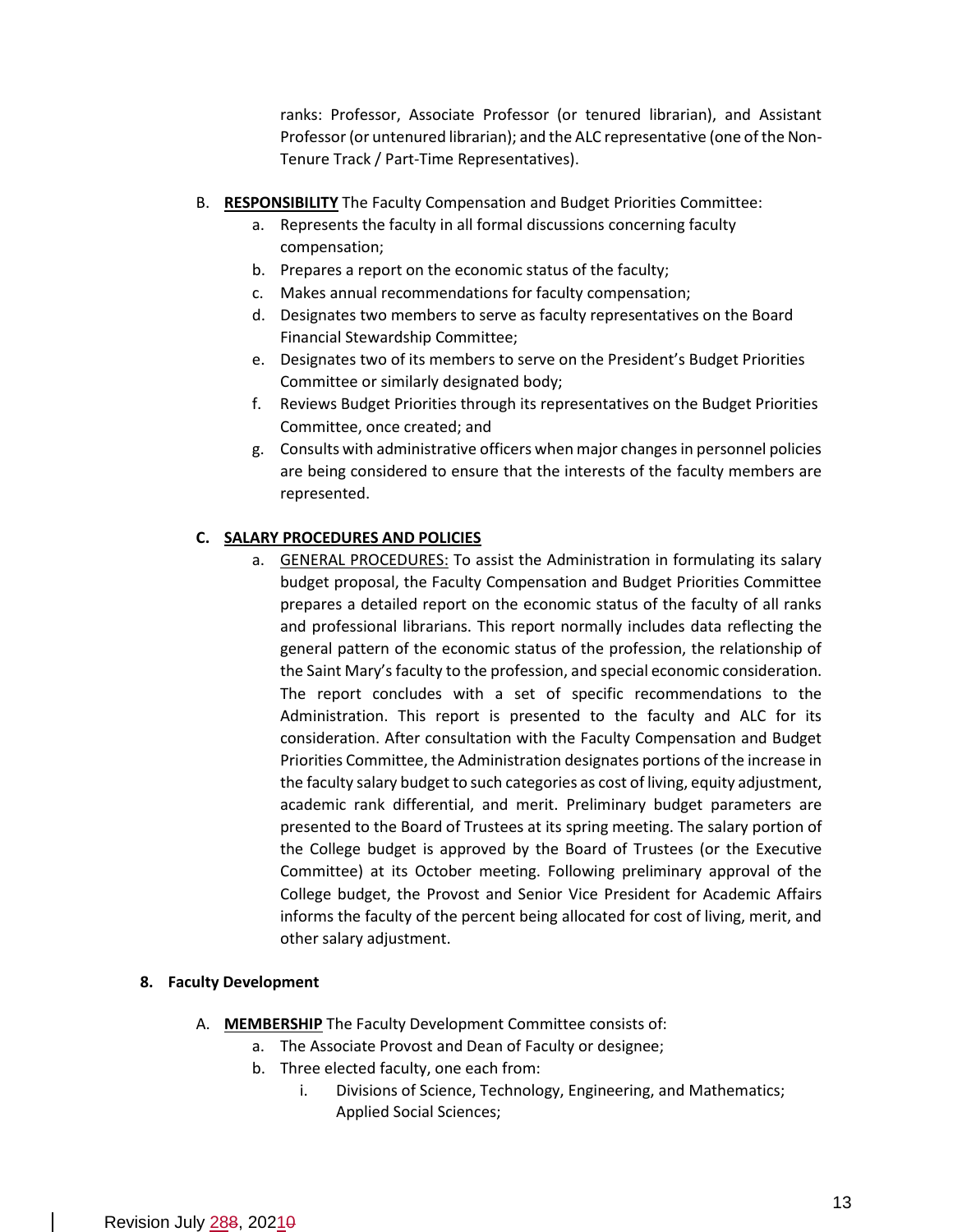- ii. Divisions of Arts and Humanities; Performing Arts and Communication Studies; Library; and
- iii. Divisions of Interdisciplinary Studies; Nursing Science, Social Work and Gerontology, Business and Economics.
- c. The ALC representative.
- B. **RESPONSIBILITY** The Faculty Development Committee:
	- a. Considers and makes recommendations regarding all matters relating to the professional development of the faculty;
	- b. Determines criteria, solicits and reviews applications, and recommends recipients for teaching and research grants awarded by CFAI;
	- c. Reviews and evaluates Sabbatical applications;
	- d. Organizes Faculty Development Day in consultation with the Provost;
	- e. Promotes and supports scholarship through event organization, such as the Faculty Colloquium Series, and through coordination with Library/IT and Centers of Distinction; and
	- f. Establishes and oversees application process for competitive course releases intended to promote curricular and scholarly innovation and entrepreneurship.

## *Area: Institutional Committees*

- **9. Committee on Committees**
	- A. **MEMBERSHIP** The Committee on Committees consists of:
		- a. Four elected faculty, each representing different divisions (these elected faculty members will serve staggered, two-year terms, may not serve successive terms, and may not simultaneously be a member of the Executive Committee); and
		- b. The ALC representative.
	- B. **RESPONSIBILITY** The Committee on Committees:
		- a. Prepares a slate of nominees for each election, with an eye to ensuring rotation on leadership positions, balanced disciplinary representation, and minimization of sabbatical disruptions, particularly for representatives of the ALC;
		- b. Runs annual elections and others, as needed;
		- c. Evaluates charges and the overall structure of committees;
		- d. Advises on creation of ad-hoc committees;
		- e. Recommends changes, creation or elimination of committees to the ALC; and
		- f. Works in consultation with the Director of Diversity and Inclusion to ensure equity of labor and inclusivity in how service duties are partitioned among faculty.

# **C. NOMINATION PROCEDURES**

a. Elections for faculty representatives will be held according to the schedule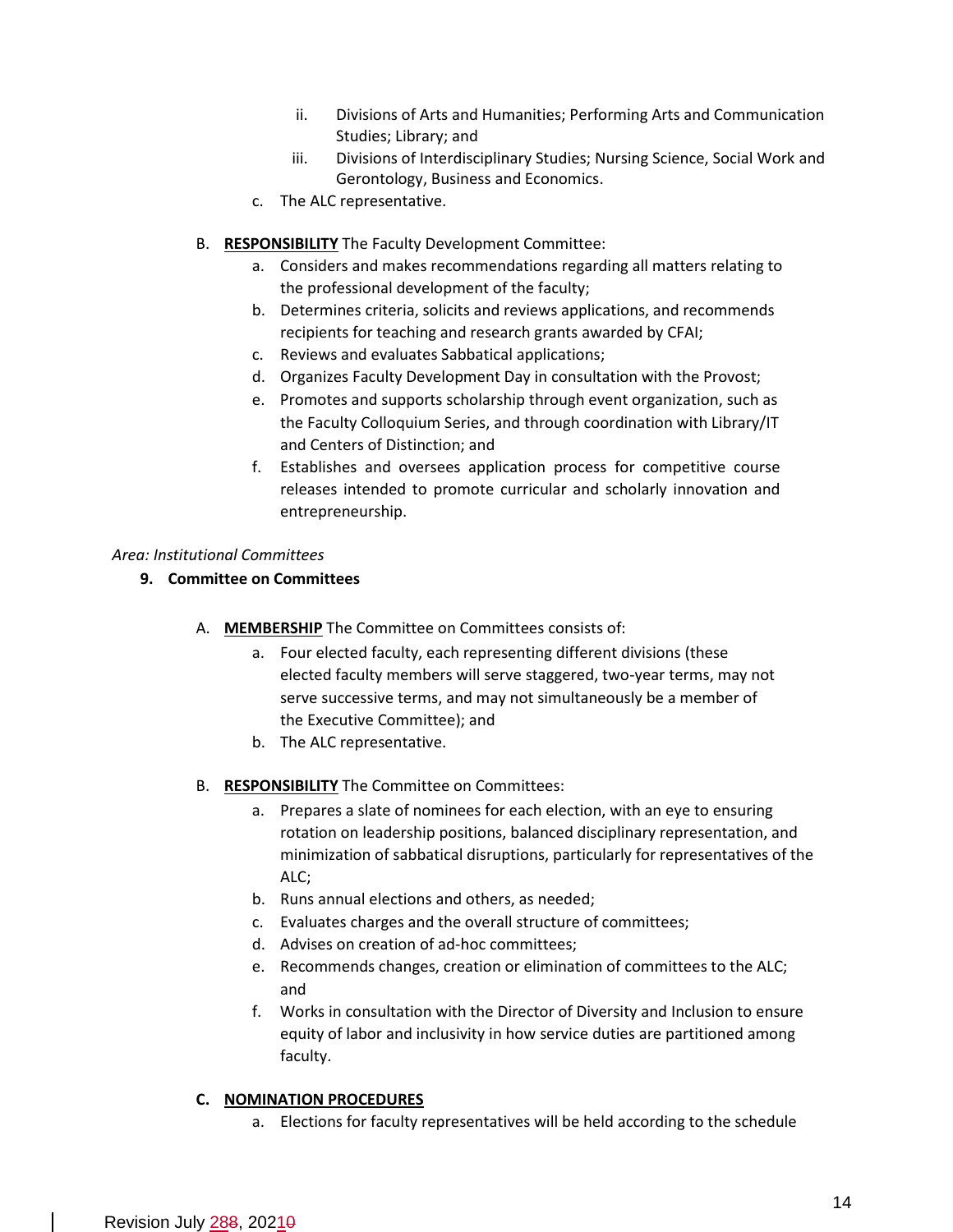defined in Article 3, Section 3. Thirty days in advance of the election, a call for candidates will be distributed to all voting-eligible faculty; at least two weeks in advance of the election, candidate statements including rank and discipline, shall be distributed to all voting-eligible faculty.

- b. Elections for all other committee positions will be held in April. Fifteen days before elections, the Faculty will be provided with a notice of the positions to be filled. A week in advance of the election, the slate will be publicly distributed to the members of the Faculty. Each candidate must have accepted the nomination before the slate is published. In April, the Committee on Committees formally presents the slate of candidates for the respective positions. Nominations from the floor are invited by the committee for each position to be filled and are accepted if the nominee agrees to the nomination.
- c. If an opening for a committee occurs outside of standard elections, the Faculty will be provided with a notice of the positions to be filled fifteen days in advance of the election. A week in advance of the election, the slate will be distributed to the members of the Faculty. Each candidate must have accepted the nomination before the slate is published. The Committee on Committees will formally present the slate of candidates for the respective positions. Nominations from the floor are invited by the committee for each position to be filled and are accepted if the nominee agrees to the nomination.
- d. The decision to vote online or in person shall be at the discretion of the Executive Committee, if both options are available. If the vote is to be taken online, provision must be made such that voting is anonymous, only votingeligible faculty may vote, and each member may vote only once. If the vote is to be taken in person, provision must be made for absentee ballots. If online voting is feasible, it should be the preferred voting method.
- e. If online voting is implemented in the future for general elections, procedures for if, and how, to accept nominations from the floor must be determined.

#### **10. Committee on Institutional Effectiveness**

- A. **MEMBERSHIP** The Committee on Institutional Effectiveness consists of:
	- a. Three elected faculty, each representing two divisions;
		- b. The ALC representative; and
		- c. The following *ex officio*, non-voting members: The Director of Institutional Research and Assessment, and other/s appointed by the Provost.
- B. **RESPONSIBILITY** The Committee on Institutional Effectiveness:
	- a. Assists in the collection and maintenance of data for the purposes of accreditation and HLC reporting and for evaluating the effectiveness of institutional structures. This data should pertain to the efficiency and effectiveness of:
		- i. Current academic structures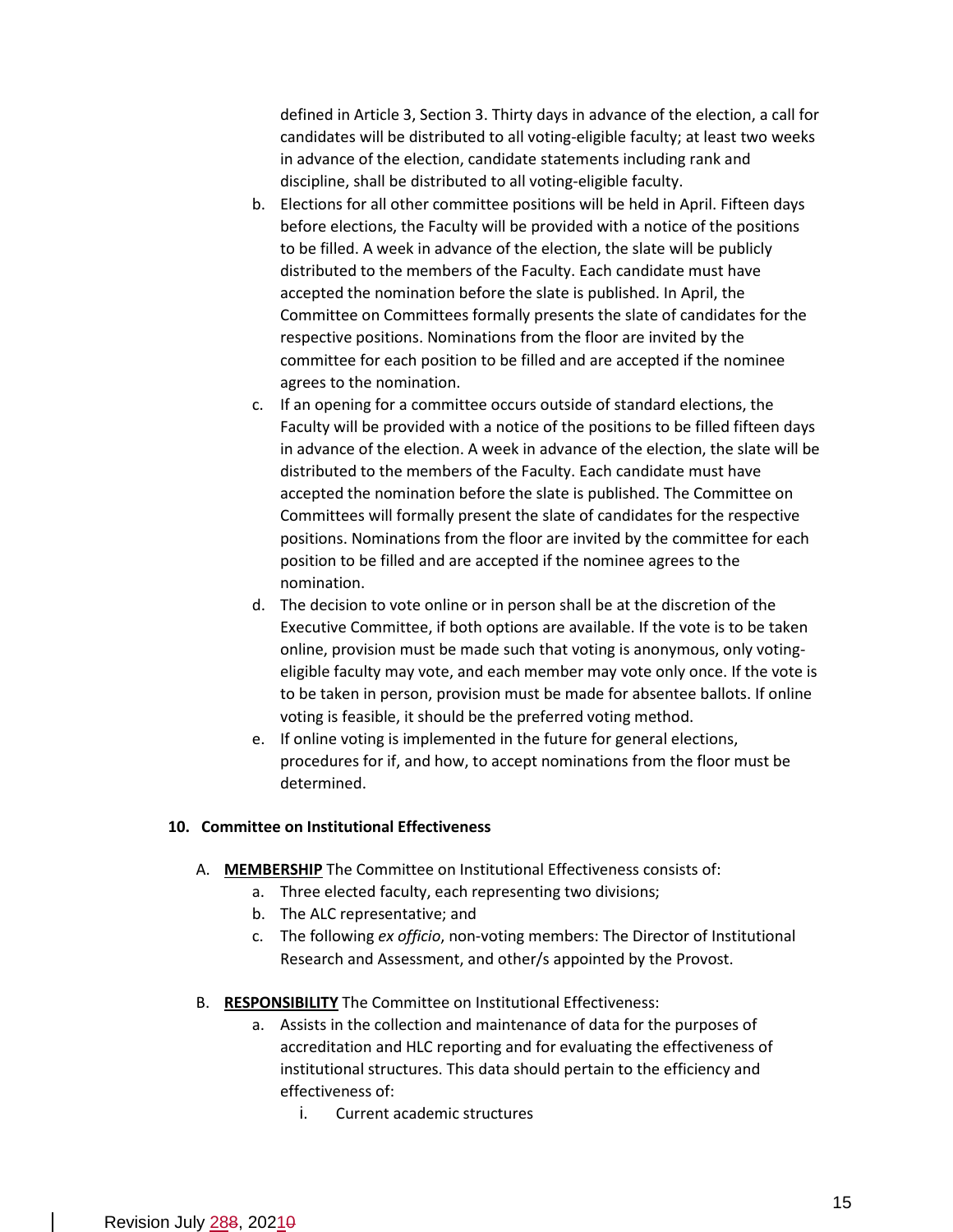- ii. Shared Governance (inclusive of the ALC)
- iii. Systems of communication among constituencies across the College
- iv. The Strategic Planning Process;
- b. Considers and makes recommendations to relevant bodies regarding ways to improve the efficiency and effectiveness of:
	- i. Current academic structures
	- ii. Shared Governance (inclusive of the ALC)
	- iii. Systems of communication among constituencies across the College
	- iv. The Strategic Planning Process;
- c. Serves as a resource for those who work on the periodic reports in order to facilitate the accreditation process;
- d. Crafts recommendations on how to address any problem areas identified during the accreditation process; and
- e. Collects faculty concerns in a timely manner as pertains to the effectiveness and efficiency of institutional structures that are relevant to the faculty roles and responsibilities and how those structures are implemented. These concerns will be brought regularly to the ALC for consideration; if confidentiality requires it, these concerns will be brought first, and perhaps exclusively, to the Executive Committee and the Provost.

#### *Area: Other Committees:*

#### **1. Grievance Committee (Reports to the Executive Committee)**

- A. **MEMBERSHIP** The Grievance Committee consists of:
	- a. Five tenured members elected from the faculty. The Chair is elected by the members of the Committee. If one or more members are unable to participate in the hearing of a case, substitute members for the hearing of that case are selected according to the substitution rule delineated in the section on general considerations.

#### B. **RESPONSIBILITY** The Grievance Committee

- a. Serves as a Hearing Committee in cases involving dismissal for serious cause;
- b. Acts as a Grievance Committee, in this capacity the committee;
	- i. Publishes formal procedures for the conduct of its business;
	- ii. Decides, after the aggrieved party has filed a written petition, whether the case merits a detailed investigation;
	- iii. Acts as a mediating and investigating committee in all ordinary cases in which a faculty member alleges a grievance. A grievance is a harm incurred by a faculty member as a result of a decision improperly taken by or on behalf of the College, or as a result of unprofessional or improper conduct of one or more representatives of the College. Examples of ordinary cases of grievance include but are not limited to decision taken in such matters as salaries,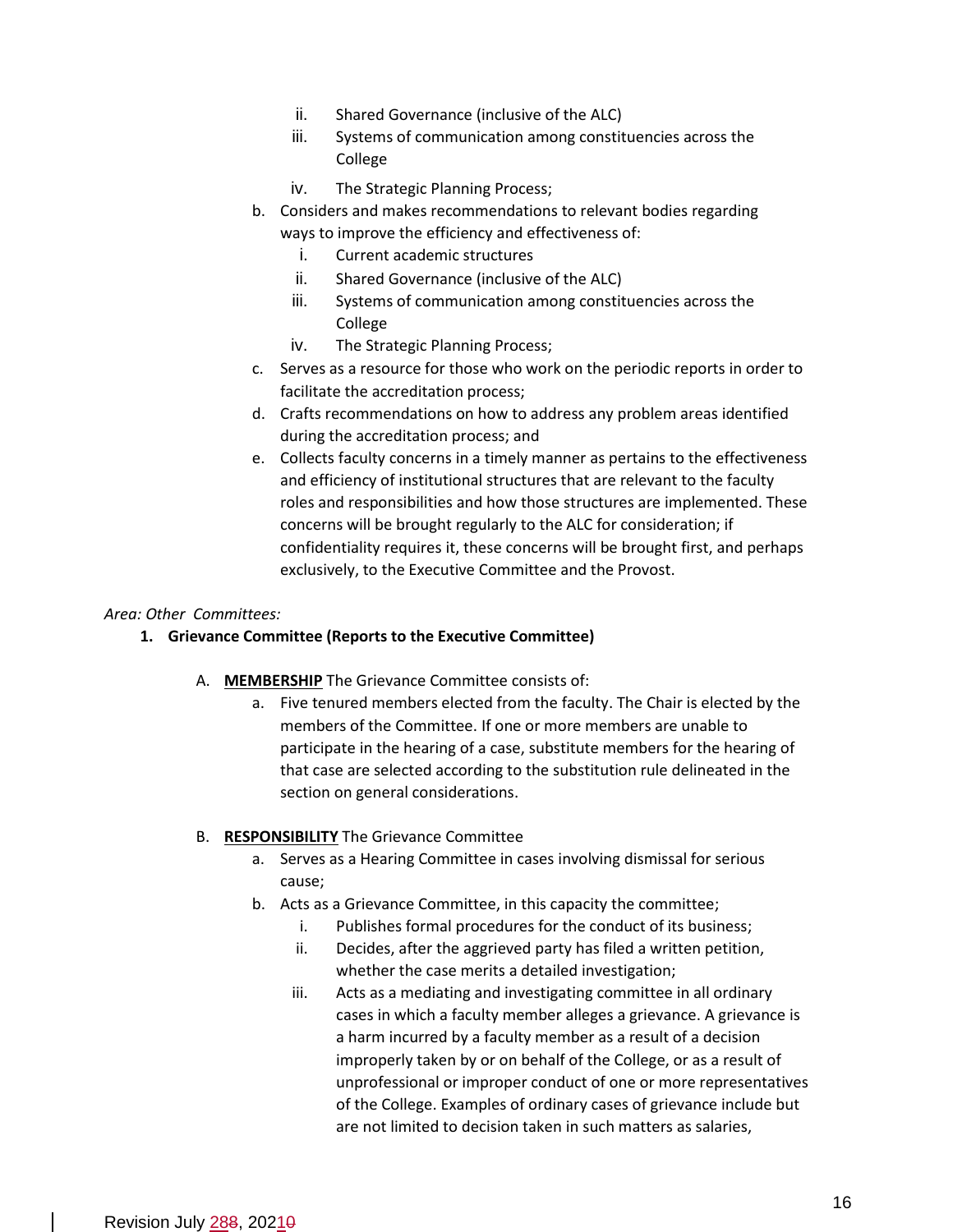assignment of teaching duties, assignment of space or other facilities, academic freedom and responsibility, and violations of the College's commitment to the Equal Opportunity Act;

- iv. Acts as a mediating and investigating committee in matters involving an allegation of violation of academic freedom;
- v. Acts as an investigating committee in matters arising out of a decision on the non-renewal of the contract of a non-tenured faculty member or on the granting of promotion or tenure where the grievance involves allegations of procedural irregularities or lack of adequate consideration;
- vi. Decides the schedule of priority at times when more than one petition or case is before the committee;
- vii. Keeps written records of the handling of each grievance petition;
- viii. Presents to the Executive Committee of the ALC at the end of each academic year a report indicating the number, kinds, and disposition of cases that the committee dealt with; ordinarily, the report does not indicate specific details of the cases;
- ix. Informs the Executive Committee of the ALC of any breakdown in cooperative relations between the Grievance Committee and any member of the College community which prevents the proper handling of a grievance petition;
- x. Informs faculty members whose petitions for a hearing have been denied by the committee or who, as a party to a grievance, are dissatisfied with the findings of the committee that they may, after seeking the advice of the Executive Committee, bring the matter to the faculty for action by that body. The committee may reply to charges that its findings are mistaken; and
- xi. Refrains from discussing any aspect of the case with anyone who is not directly involved in the grievance proceedings for that case.

#### C. **PROCEDURE**

- a. The procedures of the Grievance Committee are an adaptation of the procedures and policies of the American Association of University Professors described in the most recent versions of their statements: 'Statements on Procedural Standards in the Renewal or Non-renewal of Faculty Appointments,' 'Statement on Procedural Standards in Faculty Dismissal Proceedings,' and 'Recommended Institutional Regulations on Academic Freedom and Tenure.'
- b. General Grievance Procedure: Ordinary Cases
	- i. Filing of the Grievance Petition If faculty members feel that they have cause for grievance in any matter other than dismissal for serious cause or cases involving allegations of procedural irregularity or lack of adequate consideration in the nonrenewal of a faculty member's contact, or cases involving tenure or promotion decisions, they may petition the Grievance Committee in writing for consideration. (Procedures for the excluded grievances are described in a subsequent section.)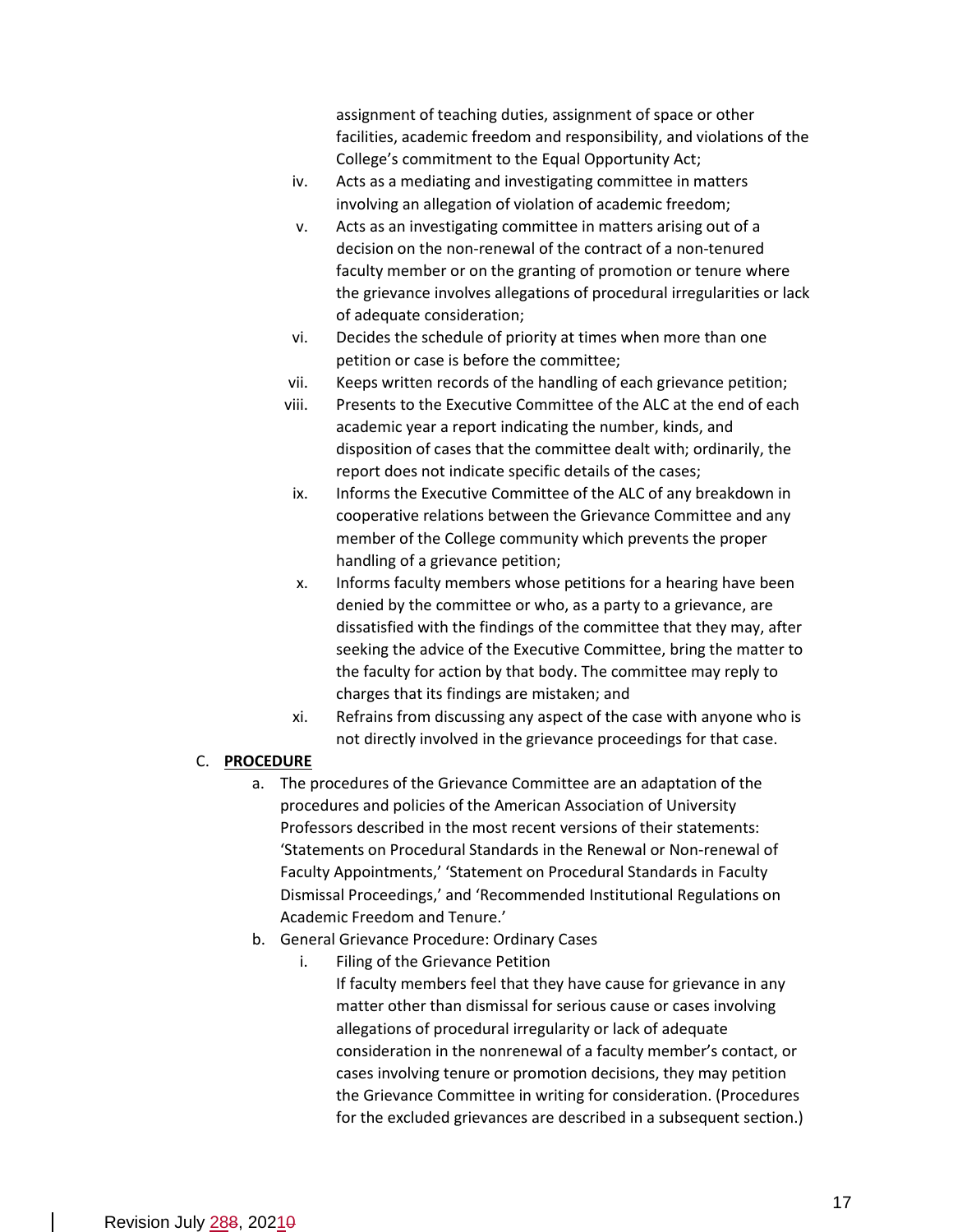The petition must set forth in detail the nature of the grievance, state against whom the grievance is directed, and specify the nature of the remedy sought. It must contain any factual or other data which the petitioner deems pertinent to the case. It must also include a statement releasing the faculty member's right of confidentiality to whatever records the College has which are pertinent to the conduct of the investigation. It is important to emphasize that this release cannot abrogate the confidentiality of other individuals or committees. The written petition must be received within thirty working days of the date on which the petitioner became aware that the situation was one that constituted a grievance.

ii. Notification and Written Assurance

Upon receipt of the grievance petition, the Grievance Committee will send written notification to the party against whom the grievance is directed that a grievance has been filed. In addition, the committee will seek written assurance from both parties that they have attempted to work the matter out between themselves. The parties will be allowed five working days to submit such written assurances to the committee.

iii. Preliminary Investigation

After selection of substitute members (if necessary), the Grievance Committee will conduct a preliminary investigation of the petition. This investigation will involve interviews with the parties as well as the examination of pertinent written records. The committee will decide whether or not the facts merit the initiation of formal proceedings and will notify the petitioner in writing of its decision within 15 working days of the date on which the written petition is received.

- iv. Preliminary Investigation Results
	- a) If the committee rejects the case, and if the petitioner accepts the committee's decision, the case will be closed.
	- b) If the committee rejects the case, the petitioner who disagrees with the decision may re-submit the petition within ten working days of the date that the committee's written rejection is received. In resubmitting a petition, the petitioner must indicate the reasons for resubmission.
	- c) If the committee rejects the petition a second time, the case is to be considered closed unless the petitioner, having first sought the advice of the Executive Committee of the ALC, brings the petition to the floor of the ALC at the next possible meeting.
	- d) If the committee decides to hear the case, it must, before initiating the formal proceedings, attempt to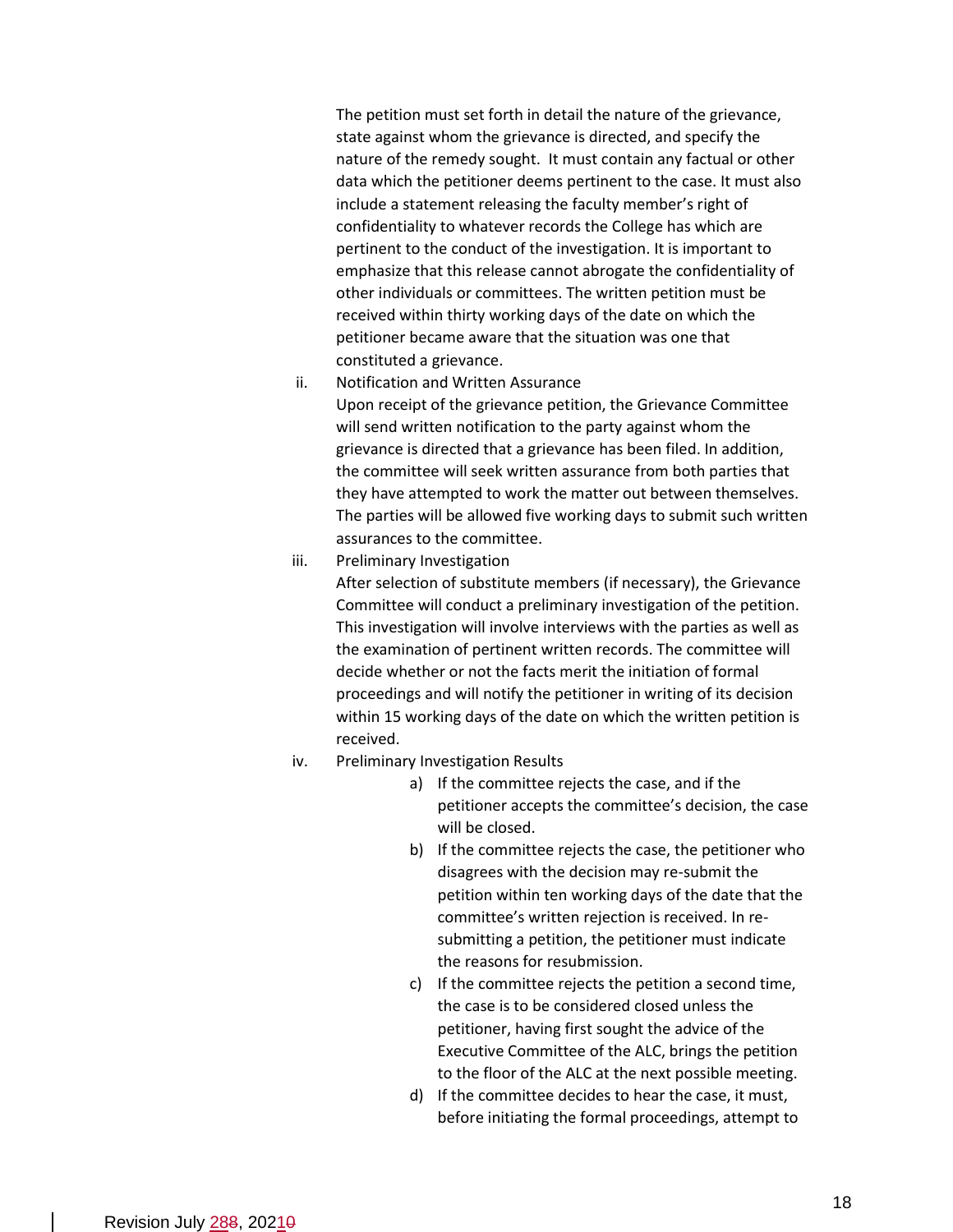informally mediate the grievance.

v. Mediating Efforts

Prior to the initiation of formal proceedings, the committee is to take no more than ten working days to settle the matter informally, working with both parties, singly or together, until either a settlement is reached or until it is clear that no settlement is possible by proceeding informally. At the end of this period, the committee must specify in writing, to the parties, the situation as it then exists. If a settlement has been reached, its precise character must be specified in writing and the letter signed by all parties involved.

- vi. Formal Proceedings
	- a) First, immediately upon its decision to hold formal hearings, the committee shall request statements about what occurred or is occurring and why, as well as relevant documents such as relevant contracts, memoranda, letters, etc.
	- b) Second, after notifying parties and witnesses, the committee shall, within fifteen working days of the decision to hold a formal hearing, hold closed hearings in which every party must present its case in the presence of the other. A faculty member who is one of the parties to a grievance may bring another member of the Saint Mary's faculty to act as an advisor during the hearings.
	- c) During the hearings:
		- i.) The chair of the committee will be vested with the power to call meetings to order and to excuse parties whose presence compromises confidentiality or whose behavior is incompatible with the judicious hearing of the case.
		- ii.) Each side shall present its case to the best of its abilities, including witnesses and documents; members of the committee are allowed to interrupt with questions upon receiving the permission of the chair.
		- iii.) Each side will be allowed to question witnesses and to reply to arguments and evidence. With permission of the chair, members of the committee may interrupt to ask questions.

# vii. Committee on Recommendations Following the formal proceedings, the committee will then retire to make its recommendation, which it will report in writing to each party of the grievance within fifteen working days after the close of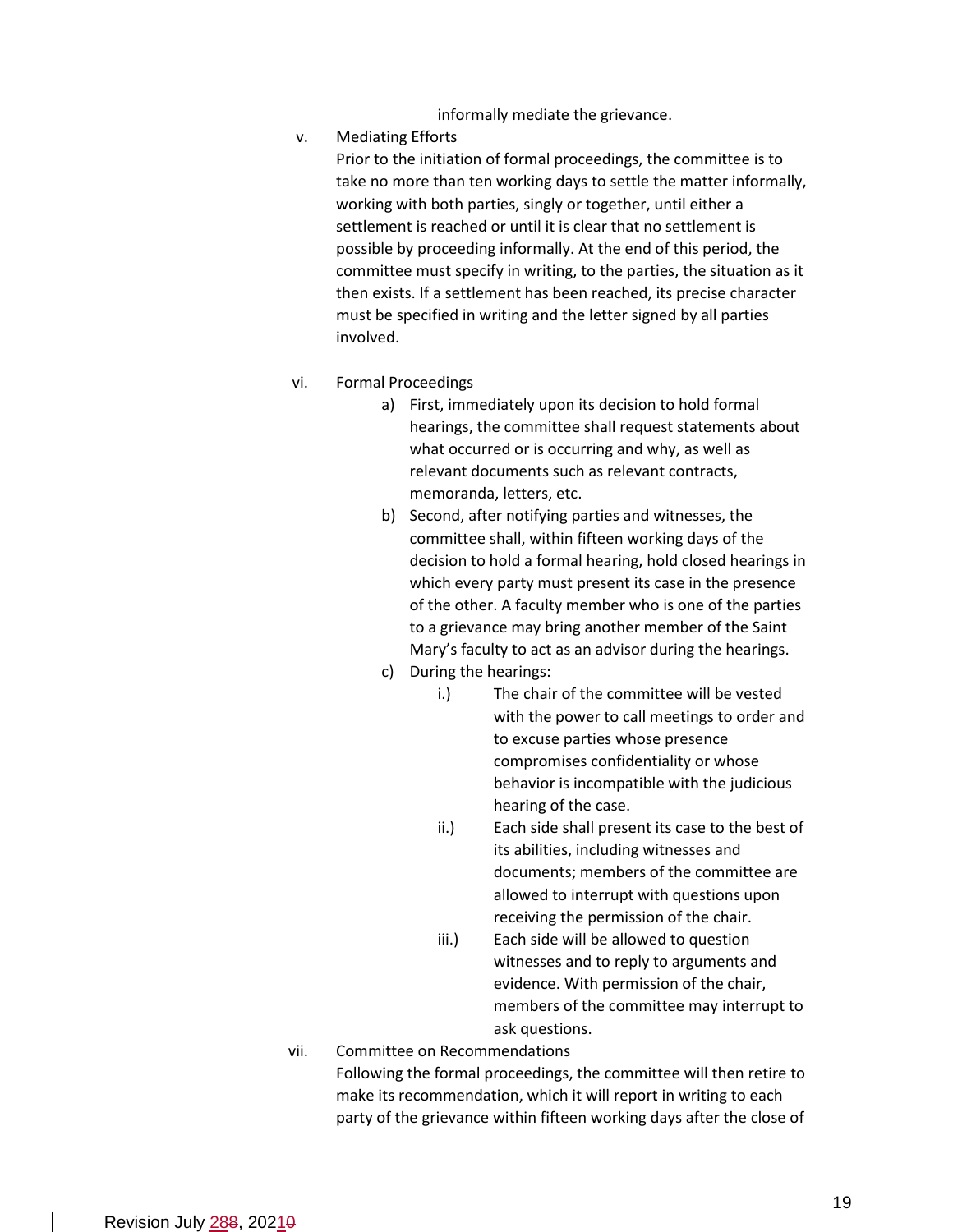the hearings. If a recommendation to the President or the ALC is warranted, the committee must make its findings known to either of them in special written report.

- c. Special Case Grievance Procedures: Procedural Irregularities or Lack of Adequate Consideration in Non-Renewal of a Non-Tenured Member's Contract or in Tenure and Promotion Decision.
	- i. In general, the procedures in such cases shall be the same as those described under General Grievance Procedures: Ordinary Cases, with the following exceptions:
	- ii. General Procedure

The committee shall base its recommendation only on whether or not the procedural irregularities or lack of adequate consideration were of such a kind or degree to have damaged the petitioner's opportunity to be rehired, promoted, or tenured.

iii. Definition of Adequate Consideration

Lack of adequate consideration does not mean that the Grievance Committee can substitute its judgment for that of the appropriate decision-making body on the merits of whether the petitioner should be reappointed, promoted, or granted tenure. As presented in various *AAUP Policy Documents and Reports*, the term "adequate consideration" refers primarily to procedural rather than substantive issues, and addresses questions such as: Was the decision conscientiously arrived at? Was all the available evidence bearing on the relevant performance of the petitioner sought out and considered? Was there adequate deliberation by the decisionmaking body over the import of the evidence in terms of the relevant standards of the institution? Were irrelevant and improper standards excluded from consideration? Was the decision a bona fide exercise of professional judgment?

- iv. Limits of Committee Responsibilities The committee's recommendation in such cases shall be either that the petitioner's case be reheard or that it not be reheard.
- v. Recommendation The committee shall set forth its recommendations and the reasons for them in writing to the parties, and, if necessary, to the President.
- d. Special Case Grievance Procedures: Dismissal for Serious Cause
	- i. The procedures utilized by the Grievance Committee acting as a Hearing Committee in cases involving dismissal for serious cause are delineated in the Governance Manual, Faculty Policies and Procedures.
- e. General Considerations
	- i. Working Days Defined

"Working days" refers to those days of the year when the College is in session; it excludes weekends and vacations. At times when more than one case is current, parties to the grievance must bear in mind